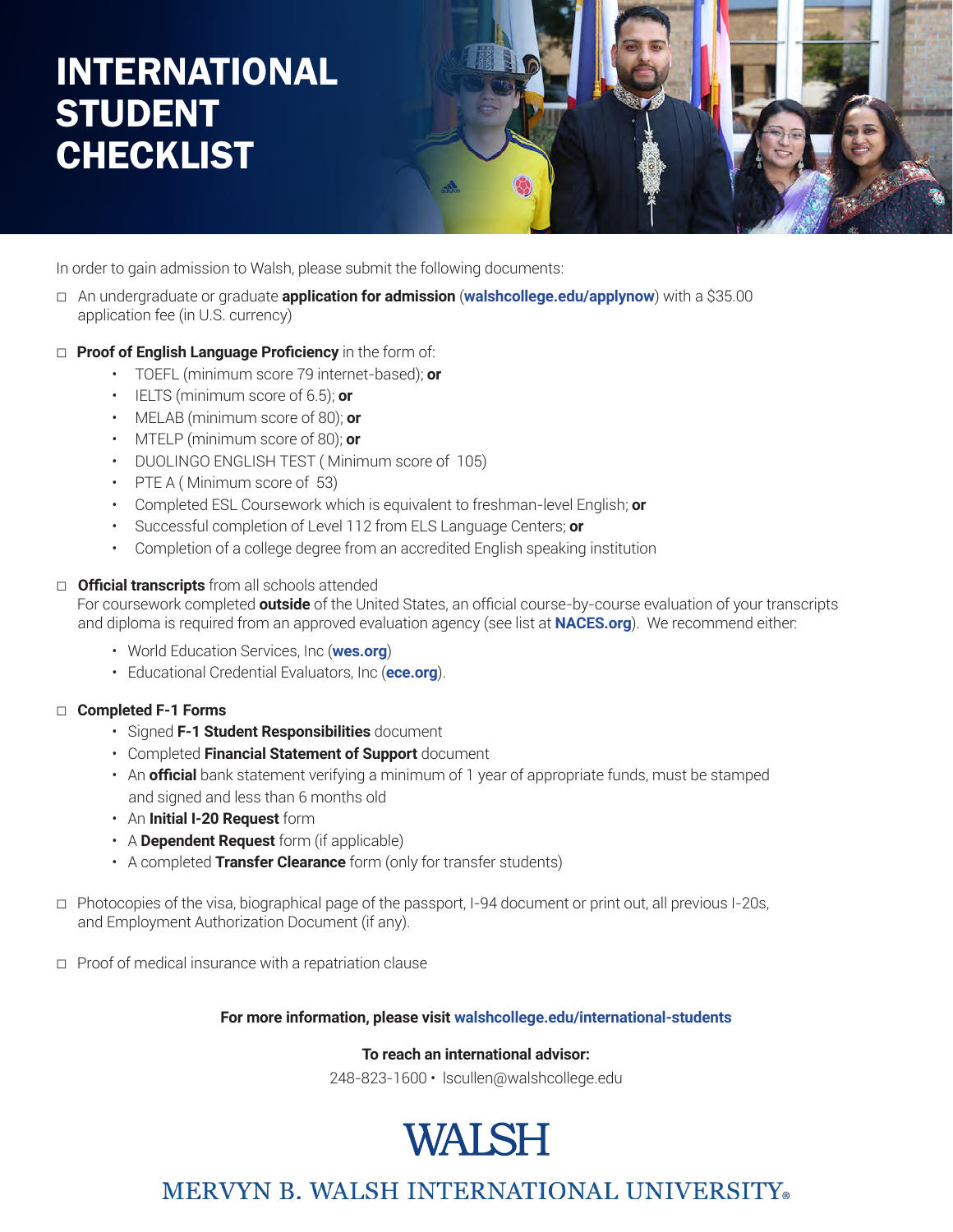### F-1 STUDENT RESPONSIBILITIES

A person admitted to the United States as an F-1 student must meet certain obligations in order to maintain legal status. Here is an **overview** of USCIS regulations as they relate to F-1 students at Walsh. Walsh has an International Student Advisor/DSO in the Admissions and Advising Office who can assist you with questions or problems. However, it is *your* responsibility to know and adhere to all USCIS and Walsh regulations.

Under current USCIS regulations, an F-1 student must do the following to maintain status:

- **1.** Attend the school he or she was authorized to attend (the school that issued the student's I-20). The student must make normal progress towards completing the course of study, by completing studies before the expiration date on the I-20.
- **2.** Carry a *full course of study*. For undergraduate students, a full course of study is 12 or more semester credit hours. For graduate students, a full course of study is 6 or more semester credit hours. Students must pursue a full course of study during every academic session or semester except during official school breaks, or unless approved, in advance, under a specific exception by the Designated School Official (DSO). All students can take only one online class per semester.
- **3.** Apply to the DSO to continue from one educational level to another (e.g. from the bachelor's program to the master's program) at the same school. Students must also notify the DSO when changing from one program to another (e.g. from the accounting program to the finance program).
- **4.** Remain in the U.S. no longer than 60 days after completing the full course of study, unless the student has followed procedures for applying for practical training, an extension or change of program, or school transfer.
- **5.** Have a passport that is kept valid at all times, unless exempt from the passport requirement.
- **6.** Not work, either on or off campus, unless specifically authorized to do so.
- **7.** Report a change of address to the international student advisor/DSO within 10 days of the change.
- **8.** Fully and truthfully disclose all information requested by USCIS.
- **9.** Obey all federal and state laws.
- **10.** Health insurance must be purchased and must be valid at all times.

Information provided here should not be construed as legal advice. You may want to consult an immigration attorney to see how the law may apply in your situation. It is the *student's responsibility* to notify the DSO of any changes that affect his/her status.

*(Print name)*

L, certify that I have read and understand the above statements.

\_\_\_\_\_\_\_\_\_\_\_\_\_\_\_\_\_\_\_\_\_\_\_\_\_\_\_\_\_\_\_\_\_\_\_\_\_\_\_\_\_\_\_\_\_\_\_\_\_\_\_\_\_\_\_\_\_\_\_\_\_\_\_\_\_\_\_\_\_\_\_\_\_\_\_\_\_\_\_\_\_\_\_\_\_\_\_\_\_\_\_\_\_\_\_\_\_\_\_\_\_\_\_\_\_\_\_\_\_\_\_\_\_\_\_\_\_\_\_\_\_\_\_\_\_\_\_\_ Signature of Student **Date** 

# WALSH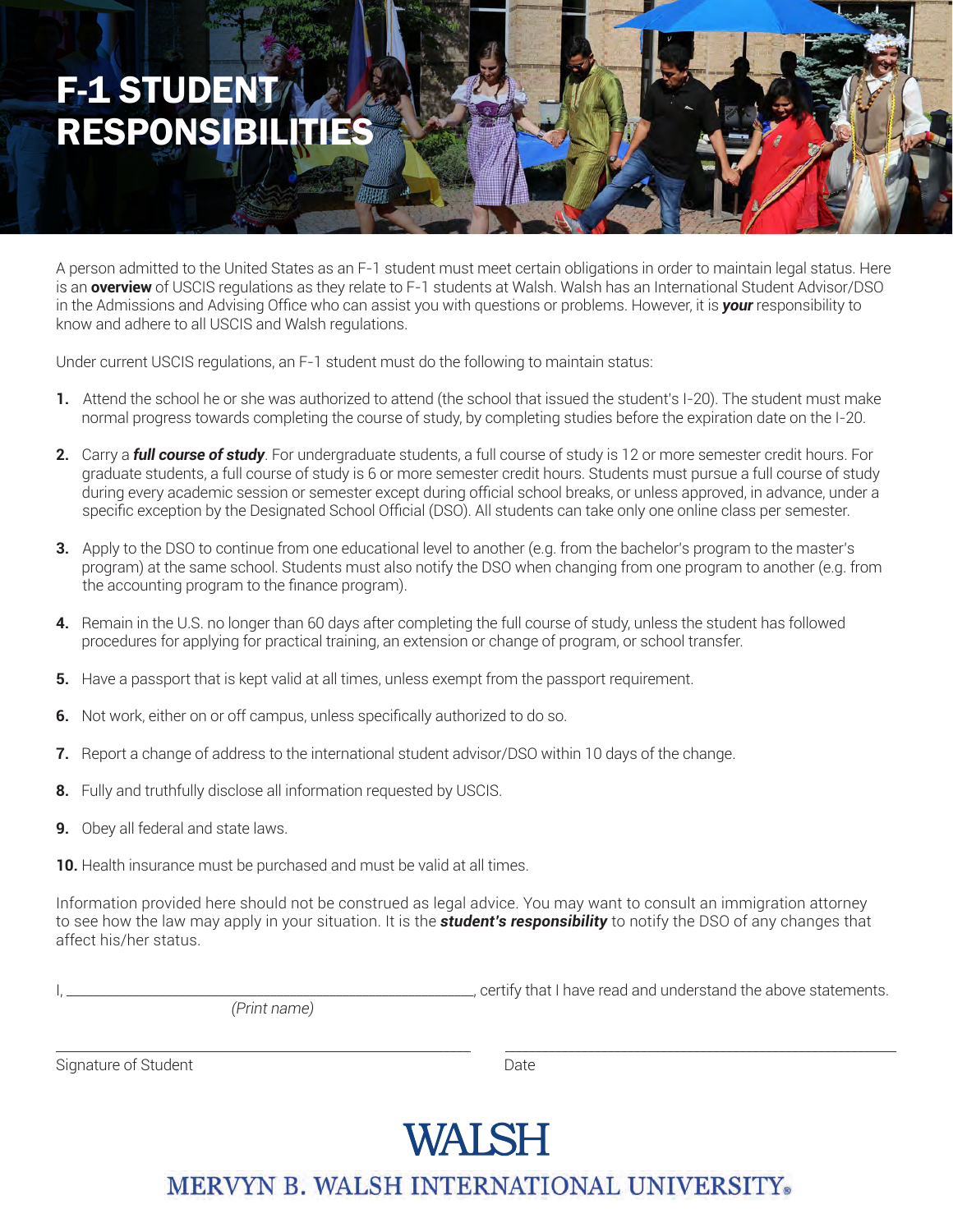## **INITIAL I-20** REQUEST FORM

| Last Name and the contract of the contract of the contract of the contract of the contract of the contract of    |                                                                                                                      |                                                                                                                       |  |
|------------------------------------------------------------------------------------------------------------------|----------------------------------------------------------------------------------------------------------------------|-----------------------------------------------------------------------------------------------------------------------|--|
| <b>USA Address</b>                                                                                               |                                                                                                                      | Home Country Address                                                                                                  |  |
|                                                                                                                  |                                                                                                                      |                                                                                                                       |  |
| and the control of the control of the control of the control of the control of the control of the control of the |                                                                                                                      | <u> 2000 - Jan James James Barnett, amerikan basar dan berasal dalam pengaran basar dalam pengaran basar dalam pe</u> |  |
|                                                                                                                  |                                                                                                                      |                                                                                                                       |  |
|                                                                                                                  |                                                                                                                      |                                                                                                                       |  |
|                                                                                                                  |                                                                                                                      |                                                                                                                       |  |
|                                                                                                                  |                                                                                                                      |                                                                                                                       |  |
|                                                                                                                  |                                                                                                                      |                                                                                                                       |  |
| Expiration Of Passport: _________________________________                                                        |                                                                                                                      |                                                                                                                       |  |
| If yes, please complete the attached form with dependent information.                                            |                                                                                                                      |                                                                                                                       |  |
| <b>Semester Start:</b><br>Year                                                                                   |                                                                                                                      |                                                                                                                       |  |
| Fall                                                                                                             |                                                                                                                      |                                                                                                                       |  |
| Winter                                                                                                           |                                                                                                                      |                                                                                                                       |  |
| Spring                                                                                                           |                                                                                                                      |                                                                                                                       |  |
| Summer                                                                                                           | <u> 1989 - Johann John Stone, mars eta bat eta bat eta bat eta bat ez arte eta bat ez arte eta bat ez arte eta b</u> |                                                                                                                       |  |
| Level of Study: Master _______________ Bachelor _______________                                                  |                                                                                                                      |                                                                                                                       |  |
|                                                                                                                  |                                                                                                                      |                                                                                                                       |  |
|                                                                                                                  |                                                                                                                      |                                                                                                                       |  |
|                                                                                                                  |                                                                                                                      |                                                                                                                       |  |
| Signature                                                                                                        |                                                                                                                      | Date                                                                                                                  |  |

Return this form to the International Student Advisor at the Admissions Office. You must also submit a copy of your visa, passport, I-94 card (front/back), all previous I-20's and a copy of employment authorization (if any).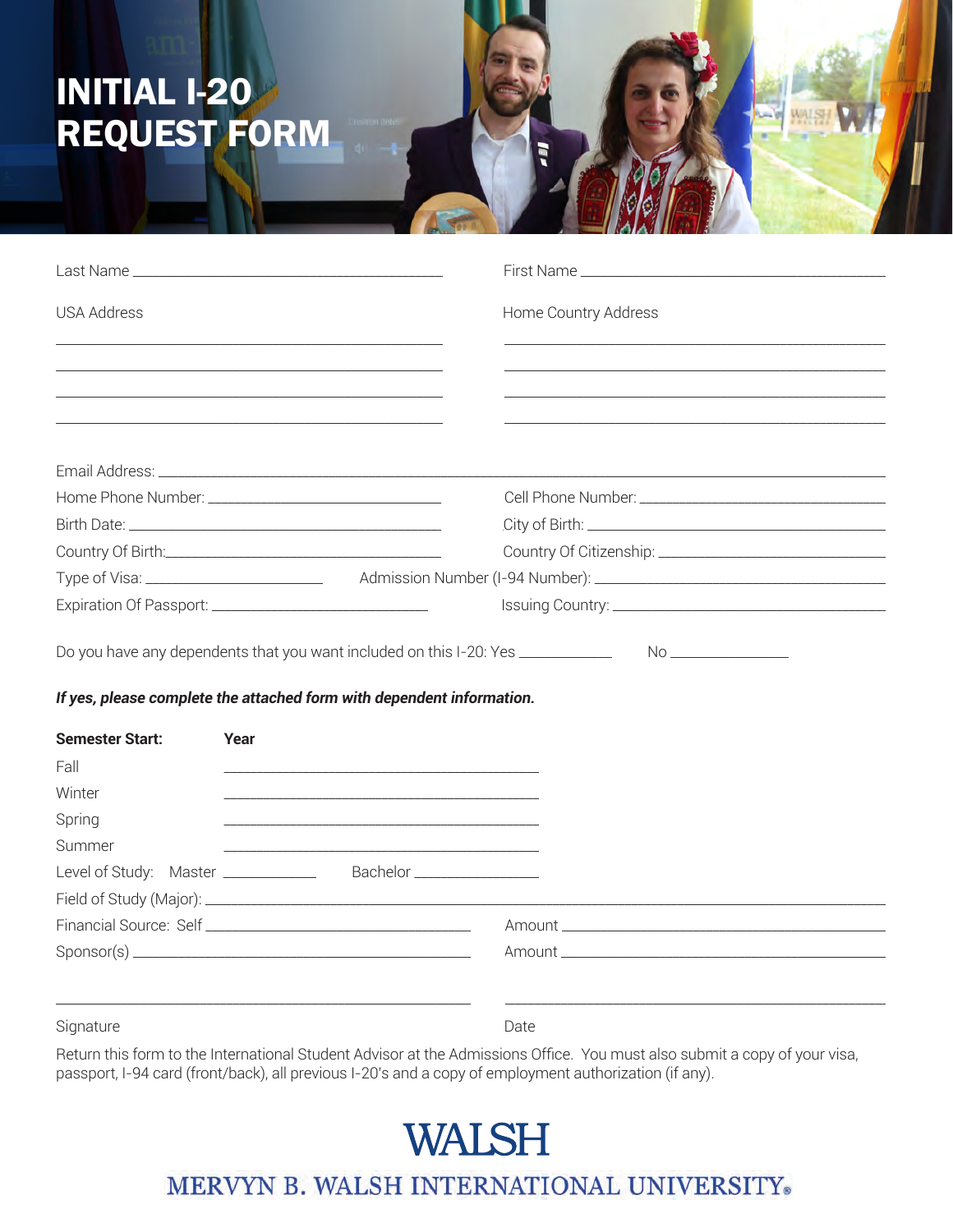### FINANCIAL INFORMATION 2021-2022

#### WALSH TUITION AND FEES

**Graduate** level tuition is \$884.00 per semester credit hour, graduate students will need to take 6 credit hours (2 classes) per semester for full time status. The approximate cost for textbooks per graduate level class is \$228.00.

**Undergraduate** level tuition is \$535.00 per semester credit hour, undergraduate students will need to take 12 credit hours (4 classes) per semester for full time status. The approximate cost for textbooks per undergraduate level class is \$174.00.

**Doctoral** level tuition is \$960.00 per semester credit hour. The approximate cost for textbooks per doctoral level class is \$228.00.

The \$175.00 per semester student support fee and the \$275.00 per semester international student fee are charged separately and are applicable to all students.

Sufficient financial support for Fall 2021 through Summer 2022, is a minimum of **\$31,364.00** for graduate level students, **\$35,432.00** for undergraduate level students for academic and living expenses; and **\$32,732.00** for doctoral level students. You are required to show support for the entire amount, even if you intend to live with relatives in the U.S.

#### SEMESTERS AT WALSH

We have 4 semesters a year, 11 weeks each semester. They are: September-December (Fall Semester), January-March (Winter Semester), April-June (Spring Semester), and June-September (Summer Semester). You will need to attend 3 out of the 4 semesters each year.

With your application, you must show evidence of sufficient financial support in the form of original stamped/signed bank document(s) or letter(s). Unfortunately, Federal and State financial aid is only available to United States citizens and permanent residents. Academic scholarships *are* available to international students.

#### BREAKDOWN OF SUFFICIENT FINANCIAL SUPPORT NEEDED

| <b>Graduate</b>                                                  |                   |  |
|------------------------------------------------------------------|-------------------|--|
| 9 months at full-time study (this includes tuition, books, fees) | \$18,630.00       |  |
| Living expenses                                                  | \$12,734.00       |  |
|                                                                  | Total \$31,364.00 |  |
| <b>Undergraduate</b>                                             |                   |  |
| 9 months at full-time study (this includes tuition, books, fees) | \$22,698.00       |  |
| Living expenses                                                  | \$12,734.00       |  |
|                                                                  | Total \$35,432.00 |  |
| <b>Doctoral</b>                                                  |                   |  |
| 9 months at full-time study (this includes tuition, books, fees) | \$19,998.00       |  |
| Living expenses                                                  | \$12,734.00       |  |
|                                                                  | Total \$32,732.00 |  |

#### **Dependent Cost of Living \$2,472.00**

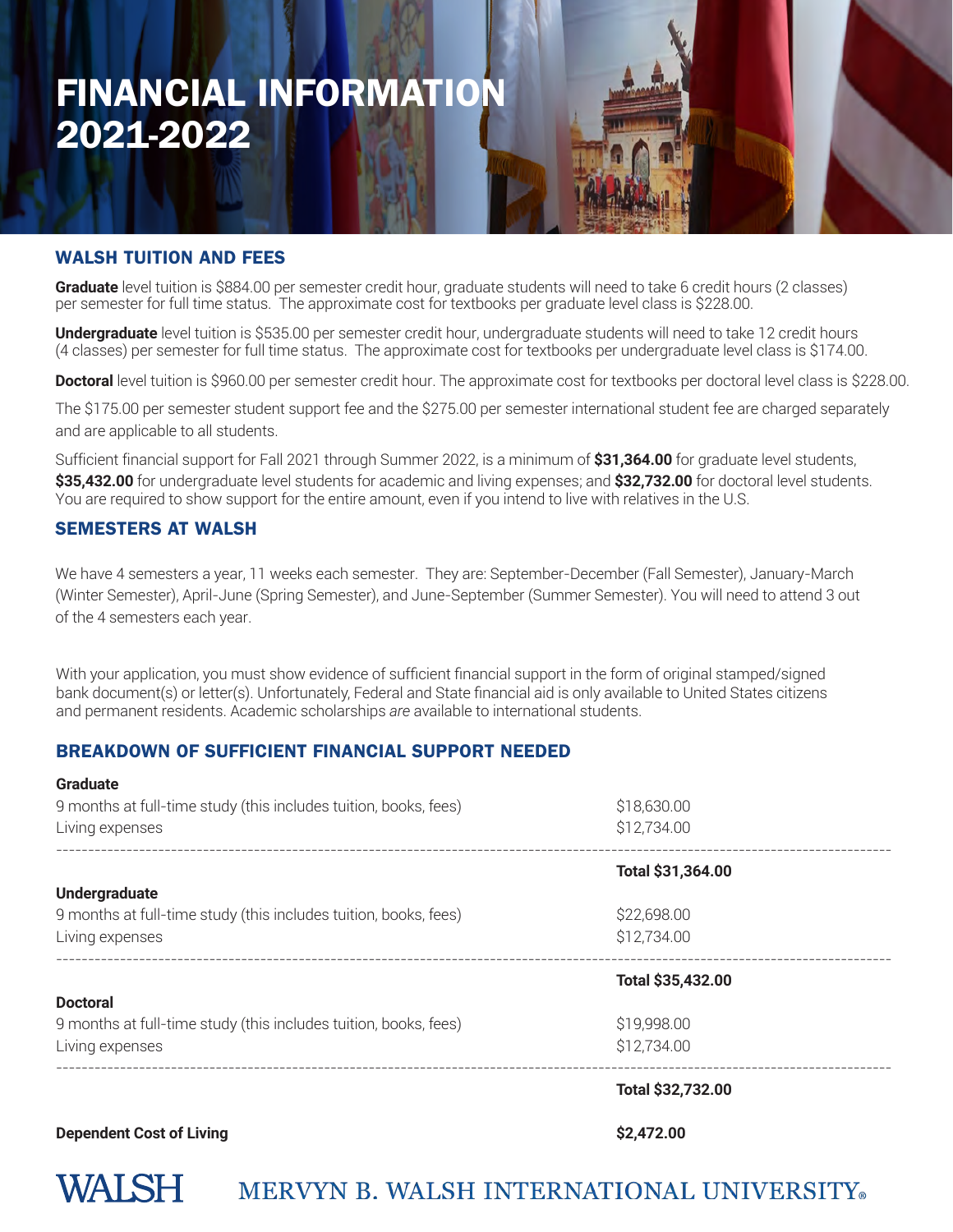### I-20 INFORMATION FOR DEPENDENTS OF F1 STUDENT (SPOUSE AND CHILDREN)

F1 Student's Name: \_\_\_\_\_\_\_\_\_\_\_\_\_\_\_\_\_\_\_\_\_\_\_\_\_\_\_\_\_\_\_\_\_\_\_\_\_\_\_\_\_\_\_\_\_\_\_\_\_\_\_\_\_\_\_\_\_\_\_\_\_\_\_\_\_\_\_\_\_\_\_\_\_\_\_\_\_\_\_\_\_\_\_\_\_\_\_\_\_\_\_\_\_\_\_\_\_\_\_\_\_\_\_\_\_\_\_

Family First Middle

| <b>DEPENDENT INFORMATION</b> |  |  |                         |                                                               |  |
|------------------------------|--|--|-------------------------|---------------------------------------------------------------|--|
|                              |  |  | <b>COUNTRY OF BIRTH</b> | <b>RELATIONSHIP</b><br><b>TO F1 STUDENT</b>                   |  |
|                              |  |  |                         |                                                               |  |
|                              |  |  |                         |                                                               |  |
|                              |  |  |                         |                                                               |  |
|                              |  |  |                         |                                                               |  |
|                              |  |  |                         |                                                               |  |
|                              |  |  |                         |                                                               |  |
|                              |  |  |                         |                                                               |  |
|                              |  |  |                         |                                                               |  |
|                              |  |  |                         |                                                               |  |
|                              |  |  |                         |                                                               |  |
|                              |  |  |                         | <b>FAMILY NAME   FIRST NAME   DATE OF BIRTH CITY OF BIRTH</b> |  |

 $\Box$  . The contribution of the contribution of the contribution of the contribution of the contribution of the contribution of the contribution of the contribution of the contribution of the contribution of the contributi Signature of F-1 Student **Date** Date

**Note:** Please attach a copy of the passport, visa, and I-94 (front & back) for each dependent. **Financial backing of \$2,472.00 per dependent is required.**

### **WALSH**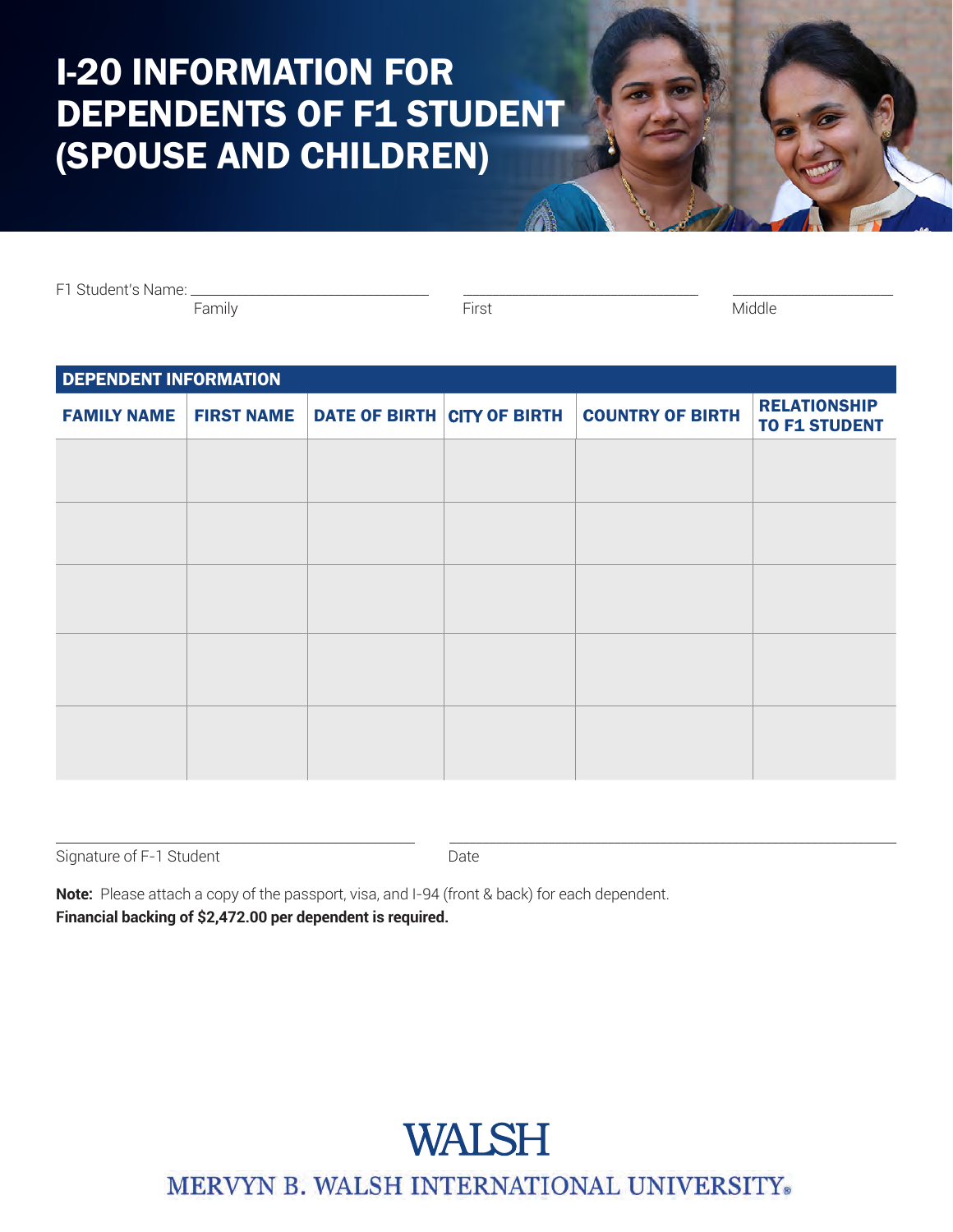### FINANCIAL STATEMENT OF SELF SUPPORT 2021-2022

| Student's Name: | <u> 1980 - John Stein, Amerikaansk politiker (* 1950)</u> |       |        |
|-----------------|-----------------------------------------------------------|-------|--------|
|                 | Family                                                    | First | Former |
|                 |                                                           |       |        |
|                 |                                                           |       |        |
|                 |                                                           |       |        |
|                 |                                                           |       |        |
|                 |                                                           |       |        |

I hereby certify that I have the financial means to support myself while I am a **full time** student at Walsh seeking a \_\_\_\_\_\_\_\_\_\_\_\_\_\_\_\_\_\_\_\_\_\_\_\_\_\_\_\_\_\_\_\_\_\_\_\_\_\_\_\_\_\_\_\_\_\_\_\_\_\_\_\_\_\_\_ degree. Attached is an official **original (faxed or photocopies are** 

**not acceptable)** bank statement in English and U.S. dollars that verifies a minimum of one year of appropriate funds in my name.\* An original bank statement must be printed at the bank with a signature and stamp from the bank; we cannot accept bank statements that are mailed to your residence. If the bank statement is obtained from out of the country, then it must be notarized and translated. Bank statements must be current and dated within the last six months.

\_\_\_\_\_\_\_\_\_\_\_\_\_\_\_\_\_\_\_\_\_\_\_\_\_\_\_\_\_\_\_\_\_\_\_\_\_\_\_\_\_\_\_\_\_\_\_\_\_\_\_\_\_\_\_\_\_\_\_\_\_\_\_\_\_\_\_\_\_\_\_\_\_\_\_\_\_\_\_\_\_\_\_\_\_\_\_\_\_\_\_\_\_\_\_\_\_\_\_\_\_\_\_\_\_\_\_\_\_\_\_\_\_\_\_\_\_\_\_\_\_\_\_\_\_\_\_

Signature of Student Date Date Date

\*The current tuition/living expenses for one year of **undergraduate** study is **\$35,432.00** in U.S. dollars. The current tuition/living expenses for one year of **graduate** study is **\$31,364.00** in U.S. dollars. The current tuition/living expenses for one year of **doctoral** study is **\$32,732.00** in U.S. dollars. **Dependent** cost of living is **\$2,472.00** per dependent.

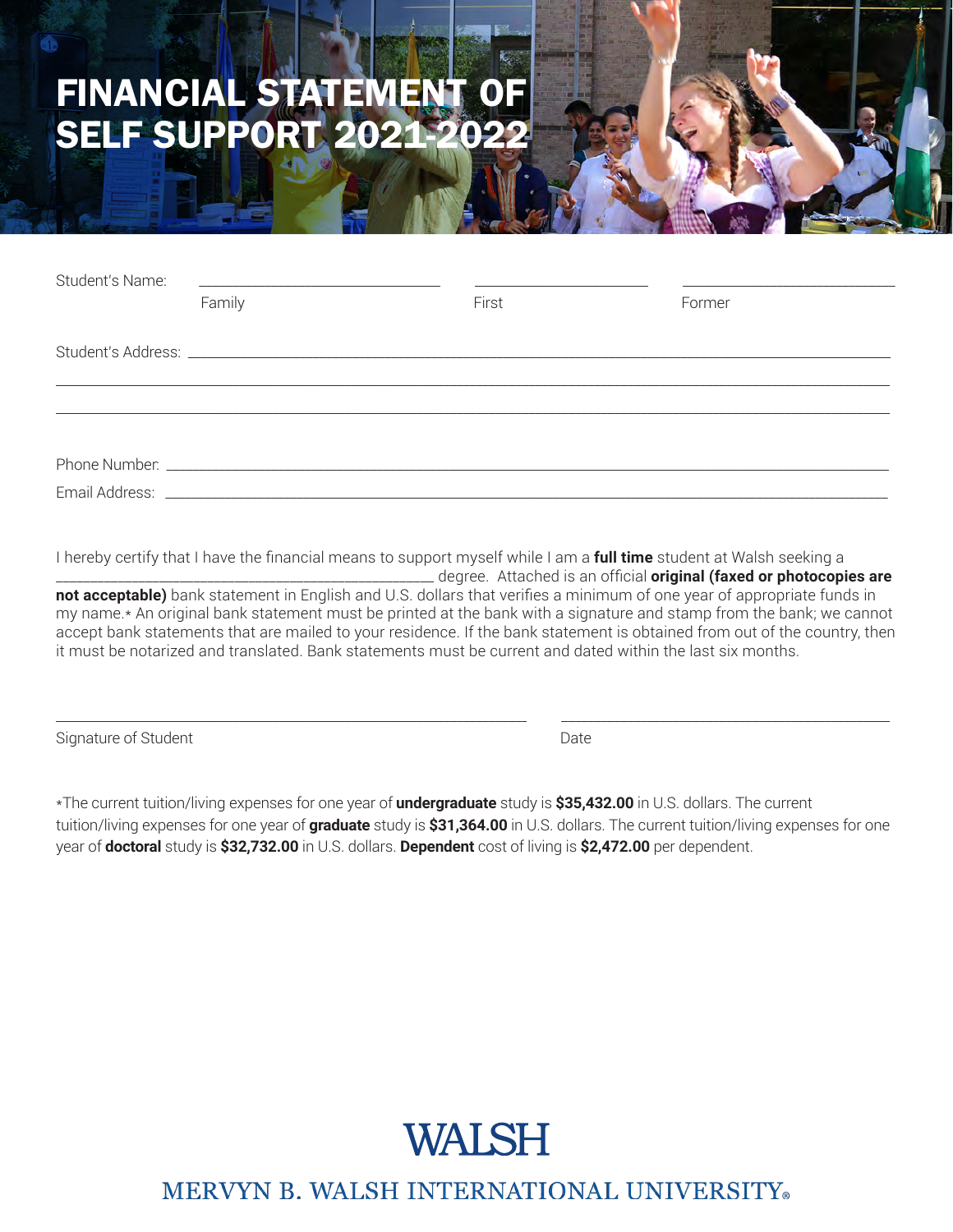### FINANCIAL STATEMENT OF SPONSORED SUPPORT 2021-2022

I, the above named sponsor, hereby certify that I will provide full financial support for

Family name **First name** First name

 $\Box$  . The contribution of the contribution of the contribution of the contribution of the contribution of the contribution of the contribution of the contribution of the contribution of the contribution of the contributi

while she/he is a student at Walsh. I understand that the above named student is seeking a

degree. I further certify that my net income is adequate to undertake this responsibility. Attached is an official, **original (faxes or photocopies are not acceptable)** bank statement in English and U.S. dollars that verifies a minimum of one year of appropriate funds.\* An original bank statement must be printed at the bank with a signature and stamp from the bank; we cannot accept bank statements that are mailed to your residence. If the bank statement is obtained from out of the country, then it must be notarized and translated. Bank statements must be current and dated within the last six months.

Signature of Sponsor **Date** Date **Date** 

\*The current tuition/living expenses for one year of **undergraduate** study is **\$35,432.00** in U.S. dollars. The current tuition/living expenses for one year of **graduate** study is **\$31,364.00** in U.S. dollars. The current tuition/living expenses for one year of **doctoral** study is **\$32,732.00** in U.S. dollars. **Dependent** cost of living is **\$2,472.00** per dependent.

\_\_\_\_\_\_\_\_\_\_\_\_\_\_\_\_\_\_\_\_\_\_\_\_\_\_\_\_\_\_\_\_\_\_\_\_\_\_\_\_\_\_\_\_\_\_\_\_\_\_\_\_\_\_\_\_\_\_\_\_\_\_\_\_\_\_\_\_\_\_\_\_\_\_\_\_\_\_\_\_\_\_\_\_\_\_\_\_\_\_\_\_\_\_\_\_\_\_\_\_\_\_\_\_\_\_\_\_\_\_\_\_\_\_\_\_\_\_\_\_\_\_\_\_\_\_\_\_

## **WALSH**